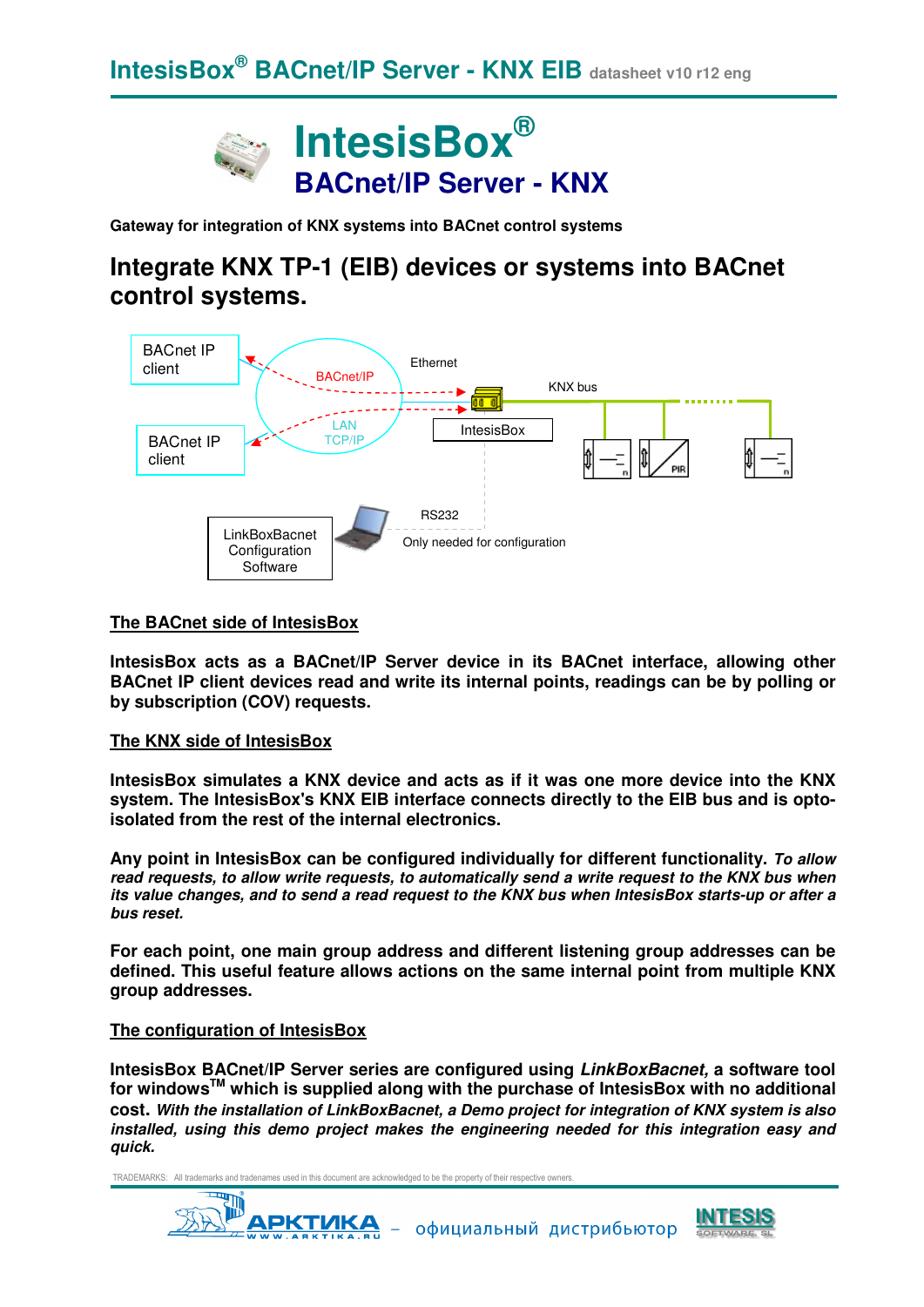### **IntesisBox capacity**

| Element                                             | <b>Basic</b><br>version | Extended<br>version | <b>Notes</b>                                                                                                                                                                                                                                                                                               |
|-----------------------------------------------------|-------------------------|---------------------|------------------------------------------------------------------------------------------------------------------------------------------------------------------------------------------------------------------------------------------------------------------------------------------------------------|
| Type of BACnet devices                              |                         |                     | Those supporting BACnet/IP.                                                                                                                                                                                                                                                                                |
| Number of BACnet points                             | 500                     | 3000                | Maximum number of points that can be<br>defined into IntesisBox.                                                                                                                                                                                                                                           |
| Number of BACnet<br>subscribers                     | 8                       | 8                   | Maximum number of BACnet subscribers<br>accepted by IntesisBox.                                                                                                                                                                                                                                            |
| Number of BACnet<br>subscriptions (COV)<br>requests | 1000                    | 6000                | Maximum number of BACnet subscriptions<br>(COV) requests accepted by IntesisBox.                                                                                                                                                                                                                           |
| KNX (EIB) groups                                    | 500                     | 3000                | Maximum number of different KNX group<br>addresses that can be defined.                                                                                                                                                                                                                                    |
| KNX (EIB) listening<br>addresses                    | 1000                    | 1000                | Maximum number of different KNX group<br>addresses that can be defined as listening<br>addresses, one or more of these listening<br>addresses can be assigned to each point (Up<br>to 255). With this, more than one KNX group<br>address of the KNX system can actuate on<br>the same IntesisBox's point. |

There are two versions of IntesisBox with different capacity every one of them:

- Basic version with capacity of 500 points. Ref.: IBOX-BAC-KNX-A
- Extended version with capacity of 3000 points. Ref.: IBOX-BAC-KNX-B



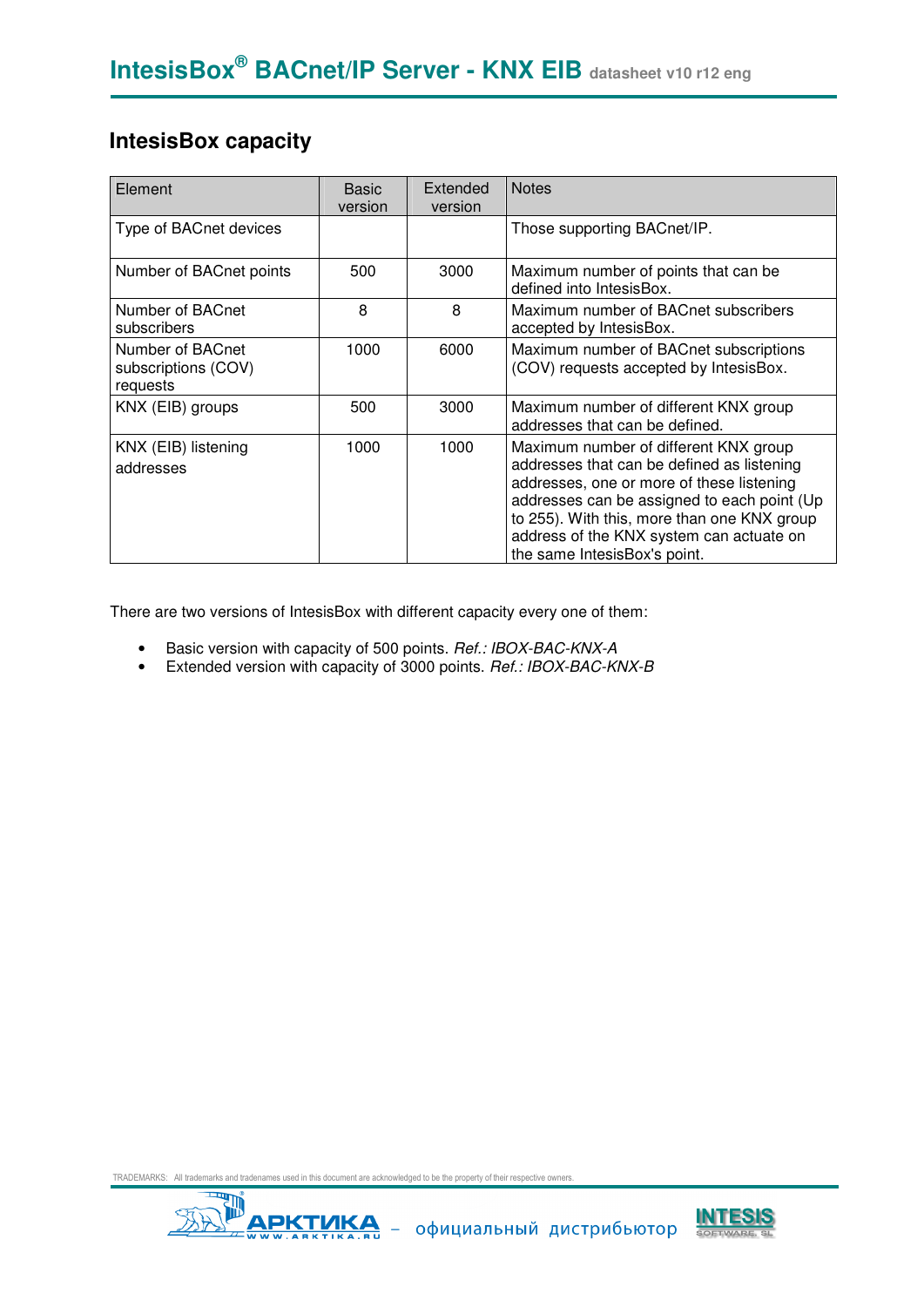### **Sample applications**

**Integration of KNX and BACnet using IntesisBox BACnet IP Server - KNX gateway.** 



TRADEMARKS: All trademarks and tradenames used in this document are acknowledged to be the property of their respective o



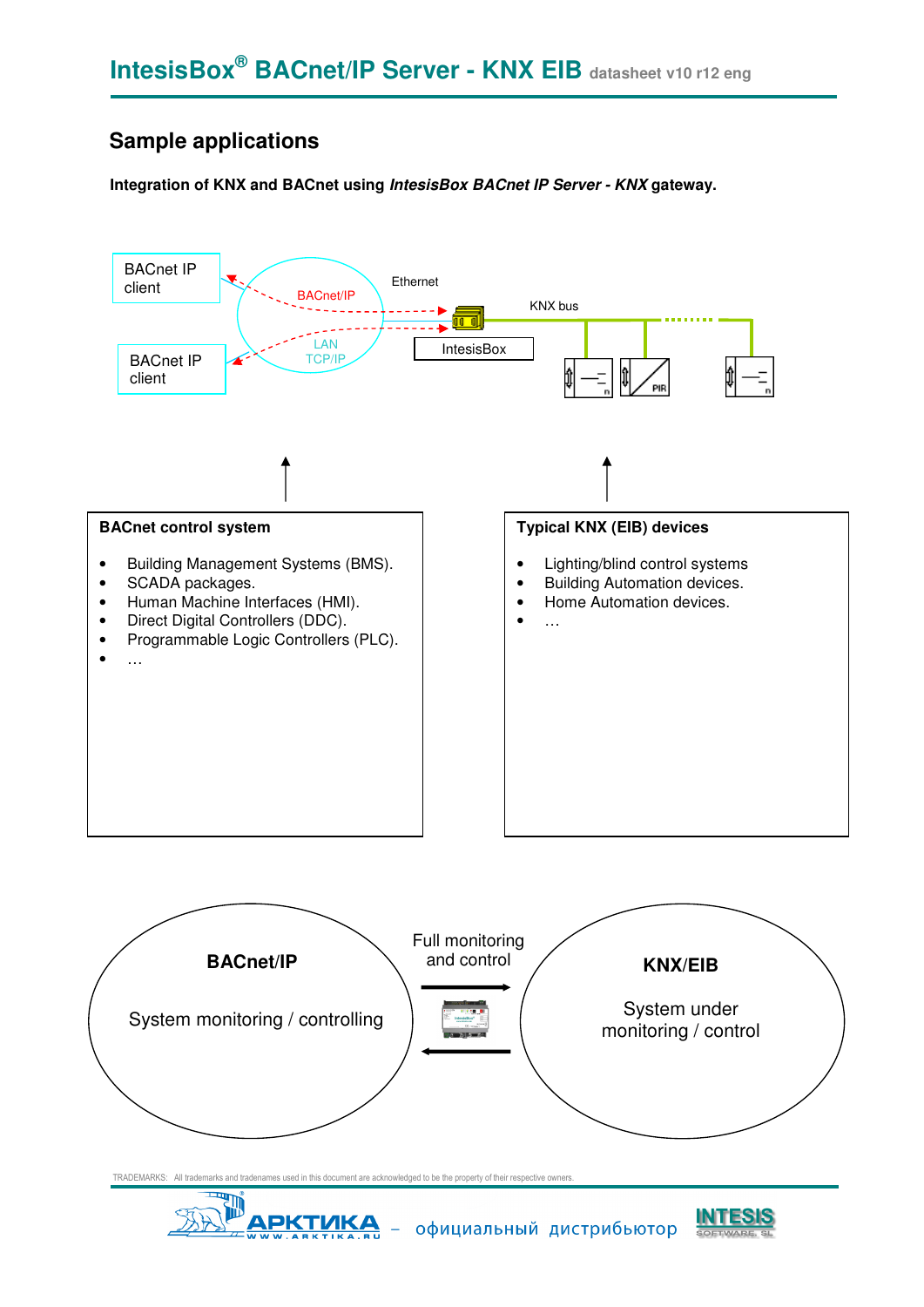## **Typical applications**

Integration of KNX based lighting control into BACnet based Building Management Systems



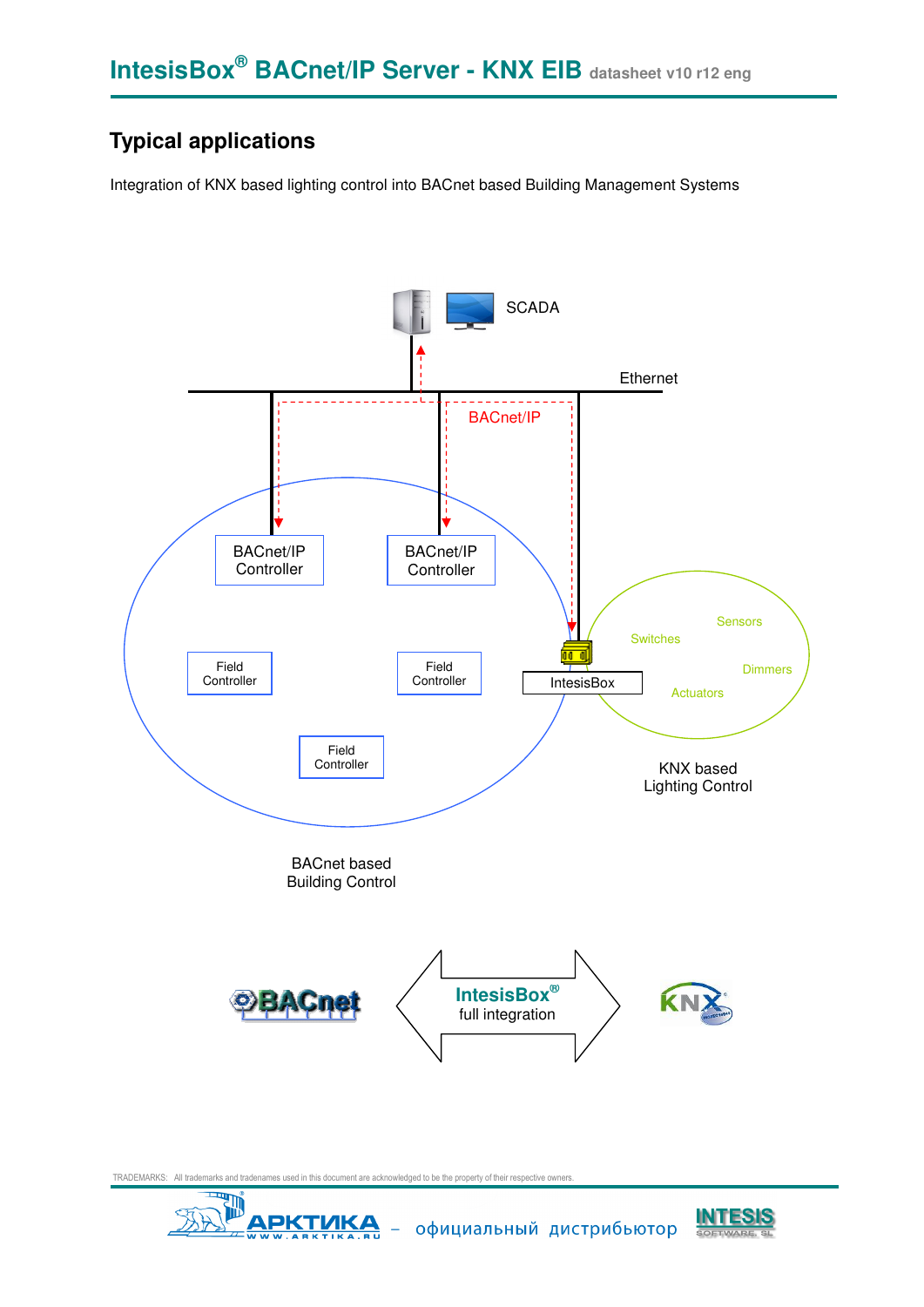### **BACnet interface of IntesisBox**

| <b>BACnet interface</b>          |                                                             |
|----------------------------------|-------------------------------------------------------------|
| Device type                      | Server                                                      |
| <b>BACnet modes</b><br>supported | <b>BACnet/IP</b>                                            |
| <b>BACnet configuration</b>      | IP address.<br>$\bullet$                                    |
| parameters                       | Subnet mask.                                                |
|                                  | Default router address.<br>٠                                |
|                                  | BACnet port.                                                |
|                                  | BACnet device name.                                         |
|                                  | BACnet device number (device instance number).              |
| Interactivity with               | Point's Read/Write allowed.<br>$\bullet$                    |
| <b>BACnet system</b>             | Subscription requests (COV) allowed.                        |
|                                  | See BACnet interface specifications below for more details. |

### BACnet interface specifications

BACnet Conformance Class Supported: Class 3<br>BACnet Functional Groups Supported: Clock BACnet Functional Groups Supported: BACnet Standard Application Services Supported:

|                            | Initiate | Executes |
|----------------------------|----------|----------|
|                            | Requests | Requests |
| ConfirmedCOVNotification   | x        |          |
| Subscribe COV              |          | x        |
| UnconfirmedCOVNotification | x        |          |
| ReadProperty               |          | x        |
| ReadPropertyMultiple       |          | Χ        |
| <b>WriteProperty</b>       |          | Χ        |
| WritePropertyMultiple      |          | Χ        |
| <b>ReinitializeDevice</b>  |          | x        |
| TimeSynchronisation        |          | x        |
| WhoHas                     |          | x        |
| I-Have                     | x        |          |
| Who-Is                     |          | x        |
| I-Am                       |          |          |

Data Link Layer Option: BACnet IP, (Annex J) No Segmented Requests/Responses Supported

### Types of BACnet objects supported

| Object Type              | <b>Property</b>      | Description                                      |
|--------------------------|----------------------|--------------------------------------------------|
| Analog Input             | <b>Present Value</b> | Analog signal. i.e. Ambient temperature.         |
| Analog Output            | <b>Present Value</b> | Analog signal.                                   |
| Analog Value             | Present Value        | Analog signal. i.e. Temperature set point value. |
| <b>Binary Input</b>      | <b>Present Value</b> | Digital signal. i.e. ON/OFF status.              |
| <b>Binary Output</b>     | <b>Present Value</b> | Digital signal. i.e. ON/OFF command.             |
| <b>Binary Value</b>      | Present Value        | Digital signal. i.e. ON/OFF status/command.      |
| Multistate Input         | <b>Present Value</b> | Multistate signal. i.e. Working mode status.     |
| <b>Multistate Output</b> | <b>Present Value</b> | Multistate signal.                               |
| Multistate Value         | <b>Present Value</b> | Multistate signal. i.e. Working mode command.    |



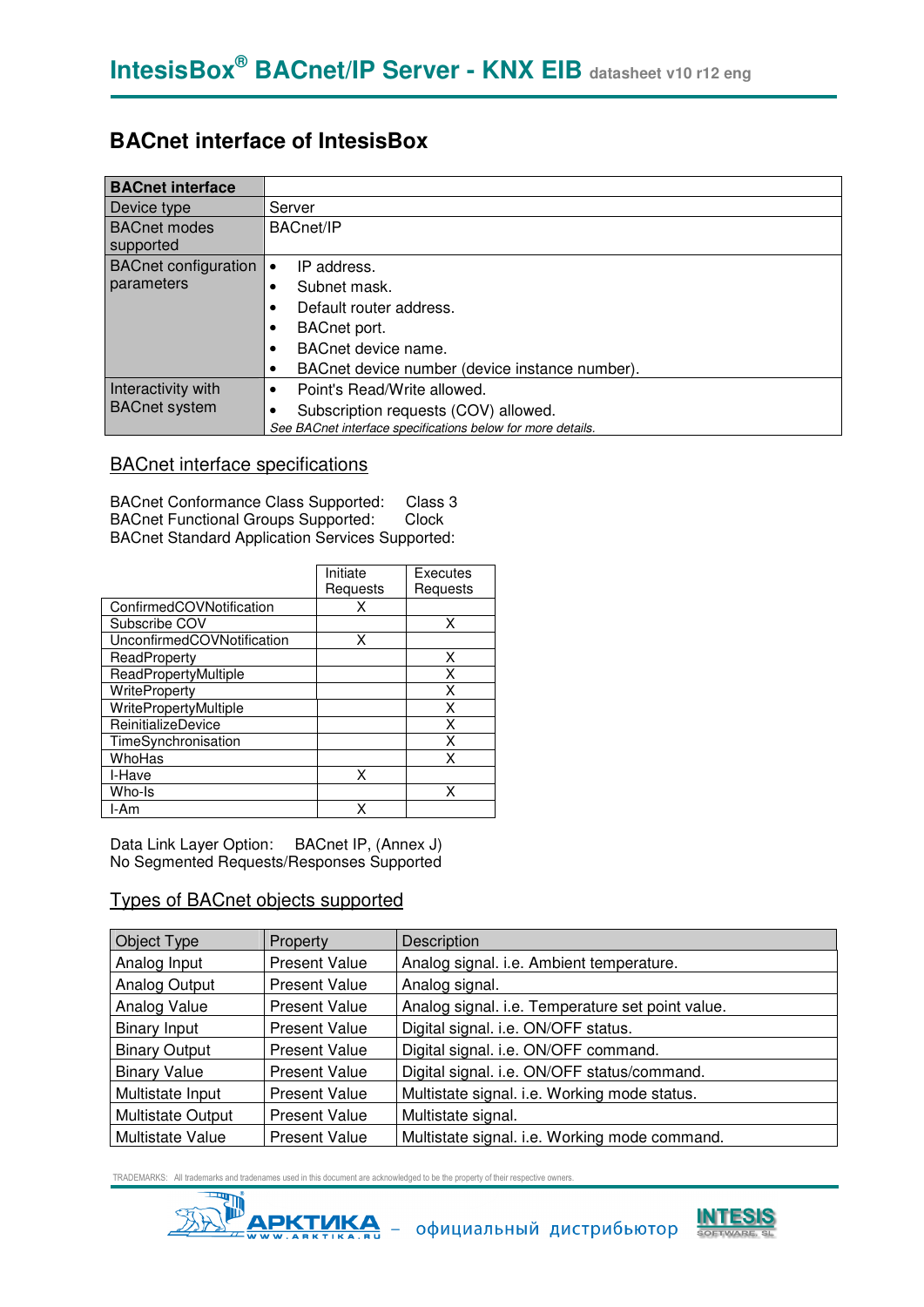## **KNX / EIB interface of IntesisBox**

| <b>KNX</b> interface        |                                                                                                                                                                                                                                                                                                                                                                                                                                                                                                                                                                      |  |  |  |  |  |  |  |
|-----------------------------|----------------------------------------------------------------------------------------------------------------------------------------------------------------------------------------------------------------------------------------------------------------------------------------------------------------------------------------------------------------------------------------------------------------------------------------------------------------------------------------------------------------------------------------------------------------------|--|--|--|--|--|--|--|
| Bus coupler                 | Internal KNX TP1 (EIB) opto-isolated bus coupler unit for direct connection to EIB<br>bus.                                                                                                                                                                                                                                                                                                                                                                                                                                                                           |  |  |  |  |  |  |  |
|                             | Connector: 2 poles plug-in screw terminal bloc.                                                                                                                                                                                                                                                                                                                                                                                                                                                                                                                      |  |  |  |  |  |  |  |
| Configuration<br>parameters | Physical address.                                                                                                                                                                                                                                                                                                                                                                                                                                                                                                                                                    |  |  |  |  |  |  |  |
| Interactivity with          | The points can be read from KNX/EIB.<br>$\bullet$                                                                                                                                                                                                                                                                                                                                                                                                                                                                                                                    |  |  |  |  |  |  |  |
| KNX/EIB system              | The points can be written from KNX/EIB.<br>٠                                                                                                                                                                                                                                                                                                                                                                                                                                                                                                                         |  |  |  |  |  |  |  |
|                             | A telegram can be sent to KNX/EIB following a change in the point's value.<br>٠                                                                                                                                                                                                                                                                                                                                                                                                                                                                                      |  |  |  |  |  |  |  |
|                             | The point value can be updated with a read request sent to KNX system when<br>٠<br>the IntesisBox starts up. Configurable individually per point.                                                                                                                                                                                                                                                                                                                                                                                                                    |  |  |  |  |  |  |  |
|                             | Multiple KNX group addresses can actuate on the same IntesisBox's point.<br>٠                                                                                                                                                                                                                                                                                                                                                                                                                                                                                        |  |  |  |  |  |  |  |
| <b>Points</b>               |                                                                                                                                                                                                                                                                                                                                                                                                                                                                                                                                                                      |  |  |  |  |  |  |  |
| Configuration               | Generic fields.                                                                                                                                                                                                                                                                                                                                                                                                                                                                                                                                                      |  |  |  |  |  |  |  |
| parameters per point        | Point description. Useful to identify the point's location into the building and its<br>$\bullet$<br>functionality from any BACnet explorer.                                                                                                                                                                                                                                                                                                                                                                                                                         |  |  |  |  |  |  |  |
|                             | Active (Yes/No). Useful to deactivate points maintaining the configuration for<br>later use.                                                                                                                                                                                                                                                                                                                                                                                                                                                                         |  |  |  |  |  |  |  |
|                             | <b>BACnet related fields.</b>                                                                                                                                                                                                                                                                                                                                                                                                                                                                                                                                        |  |  |  |  |  |  |  |
|                             | Point name. Can be built automatically by the configuration software tool<br>LinkBoxBacnet with a fix format (useful to identify the point's KNX group<br>address and BACnet object type from any BACnet explorer), or user defined.                                                                                                                                                                                                                                                                                                                                 |  |  |  |  |  |  |  |
|                             | BACnet object type. See BACnet object types supported.                                                                                                                                                                                                                                                                                                                                                                                                                                                                                                               |  |  |  |  |  |  |  |
|                             | BACnet object instance number. Can be assigned automatically or manually.                                                                                                                                                                                                                                                                                                                                                                                                                                                                                            |  |  |  |  |  |  |  |
|                             | KNX/EIB related fields.                                                                                                                                                                                                                                                                                                                                                                                                                                                                                                                                              |  |  |  |  |  |  |  |
|                             | Group address (in format P/I/S or P/S). Is the sending group address.<br>$\bullet$                                                                                                                                                                                                                                                                                                                                                                                                                                                                                   |  |  |  |  |  |  |  |
|                             | Listening addresses (in format P/I/S or P/S separated by comma). IntesisBox<br>٠<br>will listen for KNX/EIB telegrams of these listening addresses, and when<br>received it will act as if they were of the main group address defined. This is<br>very useful to translate actions to the BACnet system coming from different<br>KNX/EIB devices, for example from an individual start/stop button and also<br>from a general start/stop button. Up to 1000 listening addresses can be defined in total.<br>Up to 255 listening addresses can be defined per point. |  |  |  |  |  |  |  |
|                             | R. Specifies if the point accepts read requests from the KNX/EIB system.                                                                                                                                                                                                                                                                                                                                                                                                                                                                                             |  |  |  |  |  |  |  |
|                             | W. Specifies if the point accepts write requests from the KNX/EIB system.                                                                                                                                                                                                                                                                                                                                                                                                                                                                                            |  |  |  |  |  |  |  |
|                             | T. Specifies if a write request telegram will be sent to the KNX/EIB system<br>when the point's value changes.                                                                                                                                                                                                                                                                                                                                                                                                                                                       |  |  |  |  |  |  |  |
|                             | U. Specifies if a read request will be sent to KNX to update the point's value<br>$\bullet$<br>when IntesisBox starts up or after a bus reset detection. If U is specified in this field,<br>the read request will be of the main group address. If U2 is specified in this field, the read request<br>will be of the first listening address defined.                                                                                                                                                                                                               |  |  |  |  |  |  |  |
|                             | EIS (Datapoint). See EIS supported below.<br>$\bullet$<br>The configuration of this part must be done in co-operation with the engineer in charge of setting up the<br>whole KNX/EIB system. Some of the data to introduce in this part must be supplied by the KNX/EIB<br>engineer.                                                                                                                                                                                                                                                                                 |  |  |  |  |  |  |  |
| <b>KNX EIS</b>              | Switching (1 bit).<br>Priority (2 bits).<br>ASCII char (8 bits).<br>$\bullet$<br>$\bullet$<br>$\bullet$                                                                                                                                                                                                                                                                                                                                                                                                                                                              |  |  |  |  |  |  |  |
| (Datapoints)                | Dimming (4 bits).<br>Float IEEE (32 bits).<br>$\bullet$<br>٠                                                                                                                                                                                                                                                                                                                                                                                                                                                                                                         |  |  |  |  |  |  |  |
| supported                   | Float (16 bits).<br>Counter (8 bits).<br>$\bullet$<br>٠                                                                                                                                                                                                                                                                                                                                                                                                                                                                                                              |  |  |  |  |  |  |  |
|                             | Counter (16 bits).<br>Scaling (8 bits).<br>$\bullet$<br>$\bullet$                                                                                                                                                                                                                                                                                                                                                                                                                                                                                                    |  |  |  |  |  |  |  |
|                             | Drive control (1 bit).<br>Counter (32 bits).<br>$\bullet$<br>٠                                                                                                                                                                                                                                                                                                                                                                                                                                                                                                       |  |  |  |  |  |  |  |

TRADEMARKS: All trademarks and tradenames used in this document are acknowledged to be the property of their respective owners.

**AND** 

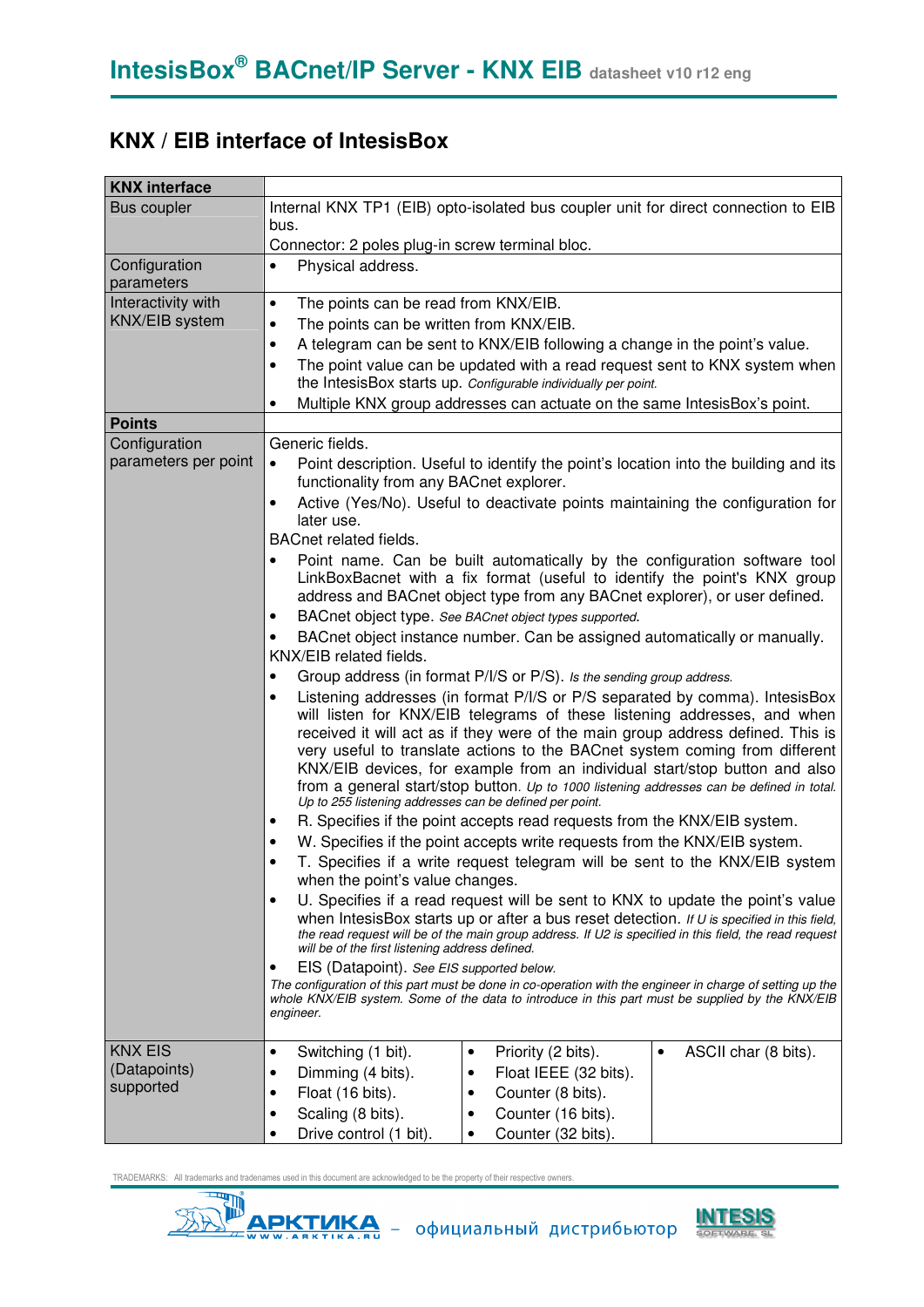# **Configuration tool**

| LinkBoxBacnet | Visual engineering tool, easy of use, for IntesisBox's configuration and<br>monitoring, compatible with Microsoft Windows™ operating systems, supplied<br>with the purchase of IntesisBox with no additional cost.                                                                                                                                                                              |
|---------------|-------------------------------------------------------------------------------------------------------------------------------------------------------------------------------------------------------------------------------------------------------------------------------------------------------------------------------------------------------------------------------------------------|
|               | Multi-window tool allowing to monitor simultaneously the communication<br>$\bullet$<br>activity with both protocols (systems) and the real time values for all the points<br>allowing to modify any value (very useful for test purposes), console window<br>showing debug and operating status messages, and configuration windows to<br>configure all the IntesisBox's parameters and points. |
|               | Points configuration in plain text files (tab separated) for easy and quick<br>٠<br>configuration using Microsoft Excel (very useful in projects with a lot of points).                                                                                                                                                                                                                         |
|               | Allows configuring the IntesisBox's parameters and points while in off-line, this<br>٠<br>is, not connected to the gateway. You can configure/modify the IntesisBox's<br>parameters comfortably in the office and later download the configuration to<br>the gateway in the field.                                                                                                              |
|               | Connection to the IntesisBox for download the configuration and monitoring<br>٠<br>the operation by using a serial COM port of the PC (serial cable also supplied<br>with the IntesisBox).                                                                                                                                                                                                      |
|               | Allows configuring all the external protocols available for IntesisBox <sup>®</sup><br><b>BACnet/IP Server series.</b>                                                                                                                                                                                                                                                                          |
|               | Upgrades for this software tool available free of charge whenever a new<br>protocol is added to the IntesisBox® BACnet/IP Server series.                                                                                                                                                                                                                                                        |
|               | Multi-project tool allowing to have in the engineer's PC the configuration for all<br>the sites where different IntesisBox® BACnet/IP Server series gateways have<br>been installed.                                                                                                                                                                                                            |
|               | Multi-language tool, all the language-dependent strings are in a plain text file<br>٠<br>(tab separated) for easy modification or addition of new languages.                                                                                                                                                                                                                                    |
|               | A list of system commands is available to send to the IntesisBox, for<br>٠<br>debugging and adjust purposes (Reset, Date/time consultation/adjust,<br>Firmware version request).                                                                                                                                                                                                                |
|               |                                                                                                                                                                                                                                                                                                                                                                                                 |

|               | Data type Description     | EIS.                  | Group  | Listening addresses |   | R W |    | U   Bac.Name               |        | Bac. Ty Bac. ID Active |
|---------------|---------------------------|-----------------------|--------|---------------------|---|-----|----|----------------------------|--------|------------------------|
|               | D-Error co Error com, KNX |                       |        |                     |   |     |    | BUS_KNX_ERR_COM            | $3-BI$ | $01 - Yes$             |
| $2 1-D$ ata   | Test BI - KNX input 1     | 1 - Switching (1 bit) | 1/0/1  |                     |   | W   |    | U Test BI - KNX input 1    | $3-BI$ | 11Yes                  |
| 3 1-Data      | Test BI - KNX input 2     | 1 - Switching (1 bit) | 1/0/2  |                     |   | W   |    | U Test BI - KNX input 2    | $3-BI$ | $21$ -Yes              |
| $4 1-D$ ata   | Test BI - KNX input 3     | 1 - Switching [1 bit] | 1/0/3  |                     |   | W   |    | U Test BI - KNX input 3    | $3-BI$ | $31 - Yes$             |
| $511-Data$    | Test BI - KNX input 4     | 1 - Switching (1 bit) | 1/0/4  |                     |   | W   |    | U Test BI - KNX input 4    | $3-BI$ | 41Yes                  |
| 6 1-Data      | Test BO - KNX out 1 cmd   | 1 - Switching (1 bit) | 1/0/5  |                     | R |     | T. | Test BO - KNX out 1 cmd    | 4-BO   | $01 - Yes$             |
| $71 - Data$   | Test BD - KNX out 2 cmd   | 1 - Switching (1 bit) | 1/0/6  |                     | R |     | T. | Test BO - KNX out 2 cmd    | 4-BO   | 11Yes                  |
| 81-Data       | Test BD - KNX out 1 stat  | 1 - Switching [1 bit] | 1/0/7  |                     |   | W   |    | U Test BO - KNX out 1 stat | $3-BI$ | $51 - Yes$             |
| 91-Data       | Test BO - KNX out 2 stat  | 1 - Switching [1 bit] | 1/0/8  |                     |   | W   |    | U Test BO - KNX out 2 stat | $3-BI$ | $61$ -Yes              |
| $10$   1-Data | Test BO - KNX out 3 cmd   | 1 - Switching (1 bit) | 1/0/9  |                     | R |     |    | Test BO - KNX out 3 cmd    | 4-BO   | $21$ -Yes              |
| $11$   1-Data | Test BO - KNX out 4 cmd   | 1 - Switching (1 bit) | 1/0/10 |                     | R |     | T. | Test BO - KNX out 4 cmd    | 4-BO   | $31 - Yes$             |
| $12$   1-Data | Test BO - KNX out 3 stat  | 1 - Switching [1 bit] | 1/0/11 |                     |   | W   |    | U Test BO - KNX out 3 stat | $3-BI$ | $71$ -Yes              |
| 13 1-Data     | Test BO - KNX out 4 stat  | 1 - Switching [1 bit] | 1/0/12 |                     |   | W   |    | U Test BO - KNX out 4 stat | $3-BI$ | $81 - Yes$             |

TRADEMARKS: All trademarks and tradenames used in this document are acknowledged to be the property of their respective owners.<br>
THERE IS AND THE REPORTED TO BE A REPORTED TO BE A REPORTED TO BE A REPORTED TO BE A REPORTED

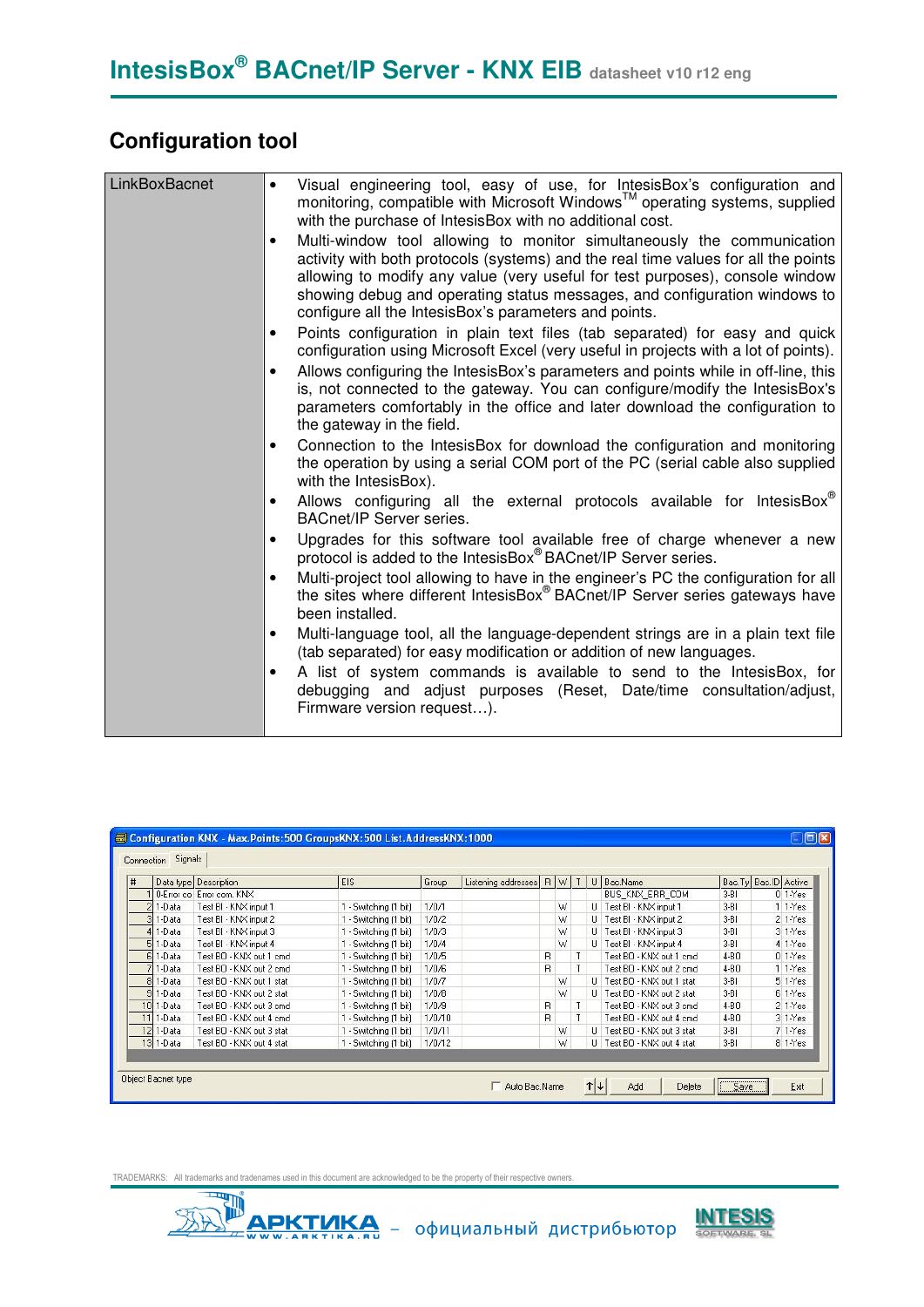### **Technical characteristics**



| Envelope              | Plastic type PC (UL 94 V-0). Size: 107mm x 105mm x 58mm.                |  |  |  |  |
|-----------------------|-------------------------------------------------------------------------|--|--|--|--|
| Color                 | Grey. RAL 7035.                                                         |  |  |  |  |
| Power                 | 9 to 30VDC +/-10% 1.4W.                                                 |  |  |  |  |
|                       | $24VAC + -10\%$ 1.4VA.                                                  |  |  |  |  |
|                       | Power connector: Plug-in screw terminal block (2 poles).                |  |  |  |  |
| Mounting options      | Desktop                                                                 |  |  |  |  |
|                       | Wall                                                                    |  |  |  |  |
|                       | DIN rail EN60715 TH35.                                                  |  |  |  |  |
| <b>BACnet/IP</b> port | 1 x Ethernet 10BT (RJ45).                                               |  |  |  |  |
| KNX (EIB) port        | 1 x KNX TP1 (EIB) opto-isolated (Plug-in screw terminal block 2 poles). |  |  |  |  |
| <b>LED</b> indicators | 1 x Power.                                                              |  |  |  |  |
|                       | 2 x KNX port activity (Tx, Rx).                                         |  |  |  |  |
|                       | 2 x Ethernet port (LNK, ACT).                                           |  |  |  |  |
|                       | 1 x KNX programming/bus. $1$                                            |  |  |  |  |
| <b>Push buttons</b>   | 1 x KNX programming. <sup>1</sup>                                       |  |  |  |  |
| Console port          | RS232. DB9 female connector (DCE).                                      |  |  |  |  |
| Configuration         | Via console port. <sup>2</sup>                                          |  |  |  |  |
| Firmware              | Allows upgrades via console port.                                       |  |  |  |  |
| Operational           | $-40^{\circ}$ C to $+70^{\circ}$ C                                      |  |  |  |  |
| temperature range     |                                                                         |  |  |  |  |
| Operational relative  | 5% to 95%, non condensing                                               |  |  |  |  |
| humidity range        |                                                                         |  |  |  |  |
| Protection            | IP20 (IEC60529).                                                        |  |  |  |  |
| RoHS conformity       | Compliant with RoHS directive (2002/95/CE).                             |  |  |  |  |
| Certifications        | <b>CE</b>                                                               |  |  |  |  |

1 Not operational for the moment. Reserved for future use. 2

 Along with the device it is also supplied a standard DB9 male - DB9 female 1.8 m. cable for configuring and monitoring the device using a PC via serial COM port. The configuration software LinkBoxBacnet (free of charge), compatible with MS Windows<sup>®</sup> operating systems, is also supplied with the device.

TRADEMARKS: All trademarks and tradenames used in this document are acknowledged to be the property of their respective owners.